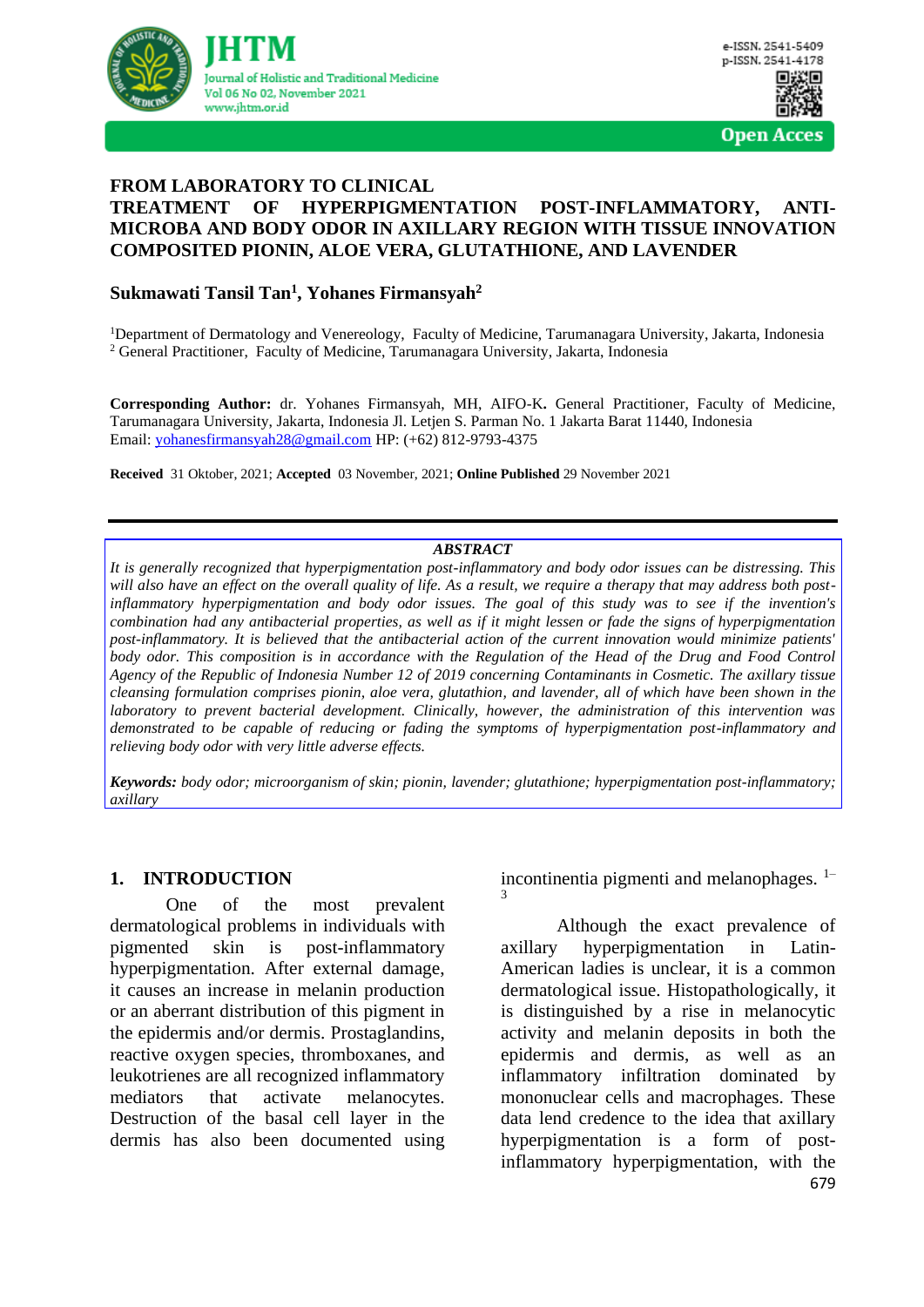precipitating causes being persistent irritation from hair removal, washing, tight clothing, or antiperspirant usage. The increased frequency of axillary hyperpigmentation among darker-skinned phototypes may be due to inherent characteristics in this group. These characteristics may include the existence of genetically labile melanocytes that are quickly killed by trauma and inflammation, as well as a more active response to inflammatory stimuli.<sup>1,4–7</sup>

On the other hand, one of the problems that are often experienced in the armpit is the problem of body odor. This is due to the accumulation of pathogenic bacteria. Bromhidrosis, also known as osmidrosis or malodorous sweating, is an unpleasant disease marked by foul body odor, particularly in the axillary, vaginal, and foot areas. All three kinds of sweat glands contribute to the development of this illness. Sweating excessively, followed by bacterial breakdown of sweat components, resulting in an unpleasant odor of perspiration. Apocrine bromhidrosis, which occurs after puberty as opposed to eccrine bromhidrosis, is the most prevalent type of this disease. Bacteria degrade apocrine sweat into a variety of volatile compounds, including ammonia and short chain fatty acids, such as (E)-3-methyl-2-hexenoic acid (E3M2H), a C7 branched and unsaturated acid. It is said to have a very strong, pungent odor. Natsch et al. discovered that odorous E3M2H, as well as its hydrated analogue, (R)/(S)-3-hydroxy-3-methylhexanoic acid  $((R)/(S)$ -HMHA), are released from glutamine conjugates (present in axilla secretions) by a specific zinc-dependent N acyl-glutamine aminoacylase (N-AGA) from commensal Corynebacterum species The most abundant has been observed to be HMHA (which has a rotten, cheesy odor). Another particle responsible for axillary malodor is the (S)-isomer of 3-methyl-3 sulfanylhexan-1-ol ((R)/(S)-MSH), which has an oniony, clary sage-like odor.

Furthermore, eccrine bromhidrosis has been linked to a number of variables. Ingestion of specific foods such as garlic or onion, bacterial breakdown of keratin, metabolic problems, and hyperhidrosis are examples of these.  $8-12$ 

It is well known that hyperpigmentation post inflammatory and body odor problems can make a person uncomfortable. This will also have an impact on the quality of human life. Therefore we need a treatment that can include the improvement of postinflammatory hyperpigmentation and body odor problems. The present invention is an axillary cleansing formulation containing Pionin 0.08-0.12%, aloe vera 1.6-3%, glutathione 2.4-5%, and lavender 0.04- 0.06% distilled water up to 100%. has antimicrobial effects, brightens, refreshes and eliminates unpleasant armpit odors, especially in the armpits, this formula provides added value practically when traveling, when caring for sick people or when working overtime.

The purpose of this study was to laboratory test the antibacterial effect of the mixture of the invention, as well as its effect in lightening or fading the symptoms of post-inflammatory hyperpigmentation. It is hoped that the antibacterial effect of the present invention will reduce the body odor experienced by patients

# **2. METHOD AND MATERIAL**

## **Laboratorium**

The formulation of the cleanser solution was made by mixing pionin 0.08-0.12%, aloe vera 1.6-3%, glutathione 2.4-5%, and lavender 0.04-0.06%, then added aquabides as a solvent. up to 100% concentration. The cleaning solution is mixed with tissue sheets measuring 18-54 cm x 16-48 cm which are processed in a machine. The output is body tissue that has been wrapped in a special container. The container states how to use it.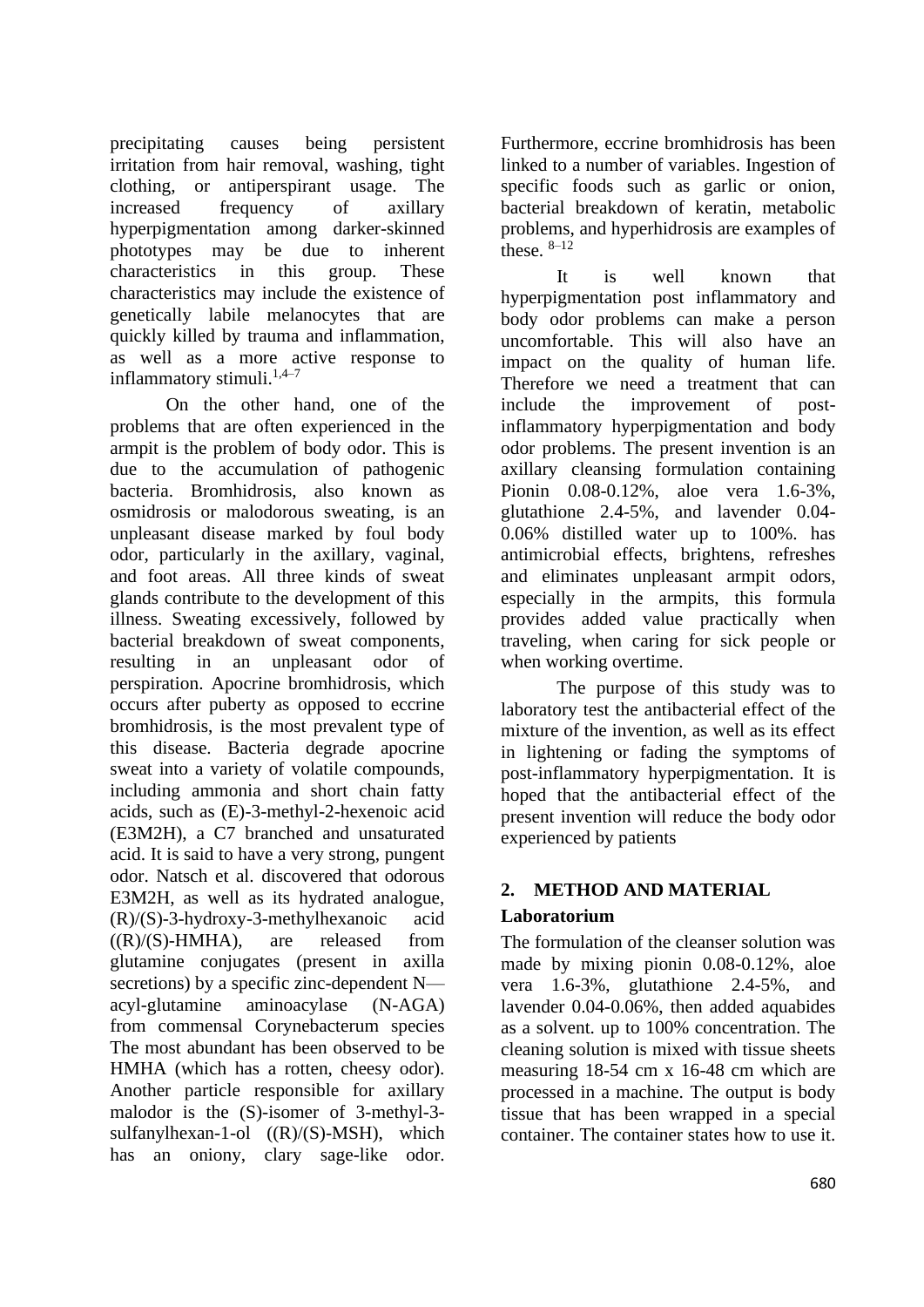This research was carried out in an accredited laboratory, namely SIG.

This research was conducted on September 24, 2021 with the test sample number being 21J013SSTBS-A. The experiment was carried out with a test temperature of 24 degrees Celsius and the incubation temperature for the test bacteria. The test bacteria used in this study was Staphylococcus aureus (ATCC 6538). There are also other parameters that were tested in this study in the form of Yeast Mold Number, Total Plate Number, and Pseudomonas aeruginosa. The initial amount given for S. aureus test microbes was 50,000,000 CFU/mL, with contact times of 30 seconds and 60 seconds. Statistical analysis used in this study is descriptive statistical exposure.

### **Clinical Study:**

This study is a retrospective cohort study in which a sample of women with post-inflammatory hyperpigmentation in the armpit area. The hyperpigmentantion occurs due to shaving the hair in the armpits. This study takes medical record data from January 2016 to January 2018. The minimum required sample size is 30 people. The inclusion criteria in this study were women aged 18 to 35 years. The exclusion criteria in this study were history of allergies with mixed formulation ingredients and incomplete medical records. The independent variable in this study was the

use of tissue containing pionin, lavender, aloe vera, and glutathione. The dependent variable in this study was the improvement of post-inflammatory hyperpigmentation color as measured by The Taylor Hyperpigmentation Scale method. The Taylor Hyperpigmentation Scale is a visual novel scale that may be used to assess all skin types. This tool was created to give a low-cost and simple way for assessing hyperpigmentation and measuring progress in hyperpigmentation after therapy. The length of observation used was 8 weeks. The statistical analysis used in this study is a paired t-test statistical and Mc-Nemar Test analysis with an alternative test in the form of the Wilcoxon test (Alternatif test from paired t-test).

# **3. RESULTS**

Testing of body cleansing tissue formulation containing pionin 0.08-0.12%, aloe vera 1.6- 3%, glutathione 2.4-5%, and lavender 0.04- 0.06%,, the final results showed that the number of yeasts was  $< 10$  colonies/g, the total plate number was  $\langle 10 \rangle$  colonies/g, Staphyloccus aureus was negative, Pseudomonas Aeuriginosa was negative, and Candida albicans was negative. This composition is in accordance with the Regulation of the Head of the Drug and Food Control Agency of the Republic of Indonesia Number 12 of 2019 concerning Contaminants in Cosmetics. (Table I)

| No. | Parametric                | Results | <b>Baseline</b> | Metric      | Method                             |
|-----|---------------------------|---------|-----------------|-------------|------------------------------------|
|     | <b>Yeast Mold Number</b>  | < 10    | $\leq 10^3$     | Colony/g    | PP.16.18-Mikro/17-<br>25/LABSKESDA |
| 2   | <b>Total Plate Number</b> | < 10    | $\leq 10^3$     | Colony/g    | PP.16.18-Mikro/17-<br>25/LABSKESDA |
| 3   | Staphylococcus aureus     | Negatif | Negatif         | Per $0,1$ g | PP.16.18-Mikro/17-<br>25/LABSKESDA |

**Table I. Testing of body cleansing tissue formulation containing pionin 0.08-0.12%, aloe vera 1.6-3%, glutathione 2.4-5%, and lavender 0.04-0.06%**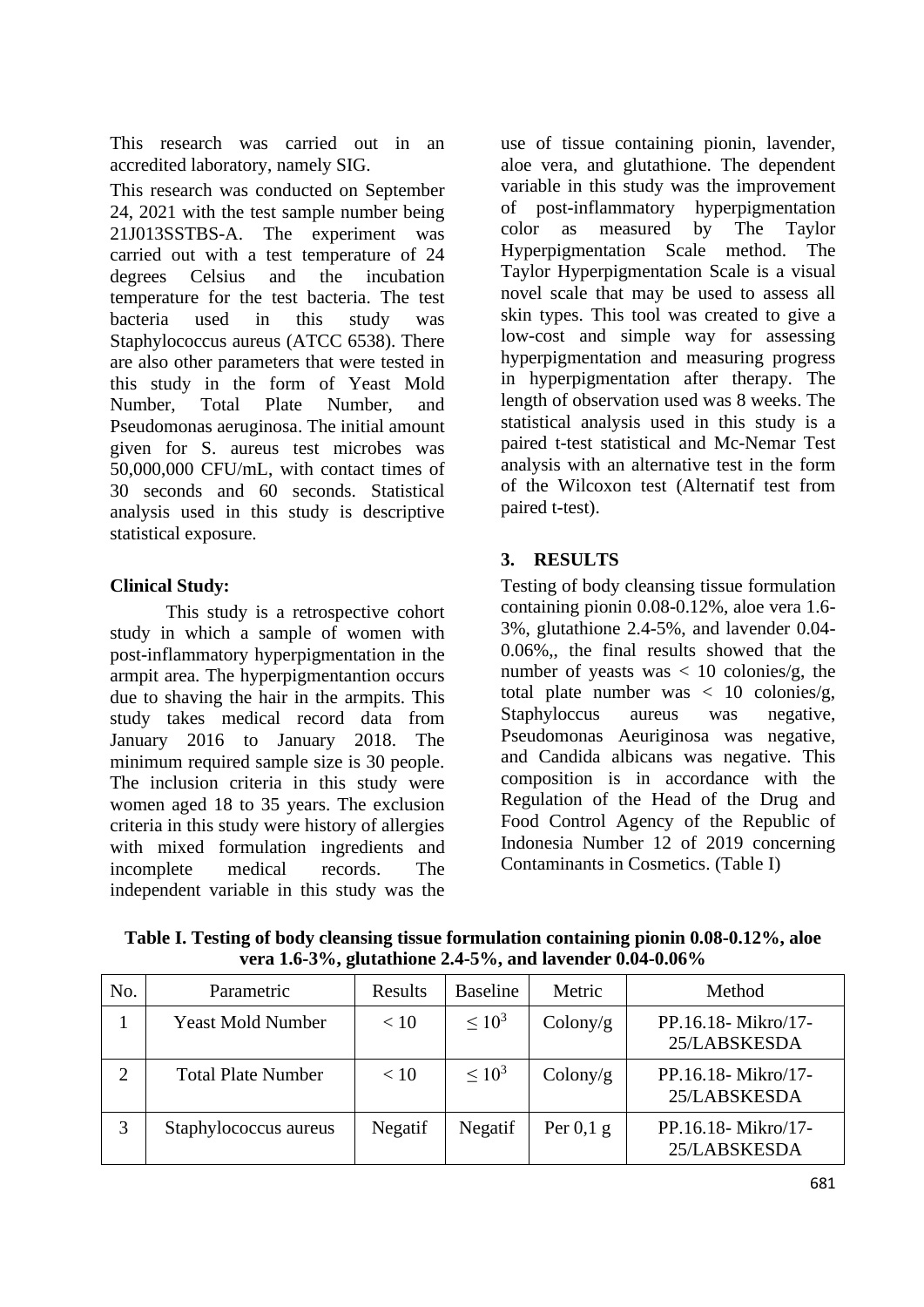| Pseudomonas aeruginosa | Negatif | Negatif | Per $0,1$ g | PP.16.18-Mikro/17-<br>25/LABSKESDA |
|------------------------|---------|---------|-------------|------------------------------------|
| Candida albicans       | Negatif | Negatif | Per $0,1$ g | PP.16.18-Mikro/17-<br>25/LABSKESDA |

Testing the effectiveness or antimicrobial effect of the product has an effectiveness level of 99.98 to kill S. aureus with a contact time of 30 seconds and 99.99% for a contact time of 60 seconds (Table 2).

# **Test results (Table 2) Test microbe: Staphylococcus aureus**

| <b>Contact Time</b> | Initial number of<br>microbes in<br>suspension | <b>Number of living</b><br>microbes | <b>Presentation of</b><br>killed microbes |
|---------------------|------------------------------------------------|-------------------------------------|-------------------------------------------|
|                     | <b>CFU/ml</b>                                  | <b>CFU/ml</b>                       | $\frac{0}{0}$                             |
| 30 <sub>sec</sub>   | 50000000                                       | $1,8 \times 10^3$                   | 99,97                                     |
| 60 sec              |                                                | $3.0 \times 10^{2}$                 | 99.99                                     |

This study included 35 female respondents with hyperpigmentation post-inflammatory. The mean age of the respondents was 26.34 (4.26) years, the Taylor Hyperpigmentation Scale pre-intervention mean score was 4.89 (0.99) points and the Taylor Hyperpigmentation Scale post-intervention

mean score was 3.34 (0.97) points. On the other hand, there were 23 (65.7%) respondents complaining of body odor before the intervention and 11 (31.4%) respondents complaining of body odor before the intervention (Table 3)

| <b>Parametric</b>                                            | N(%          | <b>Mean</b> (SD) | $Med (Min - Max)$ |
|--------------------------------------------------------------|--------------|------------------|-------------------|
| Usia                                                         |              | 26,34(4,26)      | $27(19-35)$       |
| Working                                                      |              |                  |                   |
| Yes                                                          | 23 (65,7%)   |                  |                   |
| N <sub>0</sub><br>$\bullet$                                  | $12(34,3\%)$ |                  |                   |
| <b>Taylor Hyperpigmentation Scale</b><br>(Pre Intervention)  |              | 4,89(0,99)       | $5(3-7)$          |
| <b>Taylor Hyperpigmentation Scale</b><br>(Post Intervention) |              | 3,34(0,97)       | $3(2-5)$          |
| Odors (Pre Intervention)                                     |              |                  |                   |
| Yes                                                          | 23 (65,7%)   |                  |                   |

**Table 3. Characteristics of Research Respondents**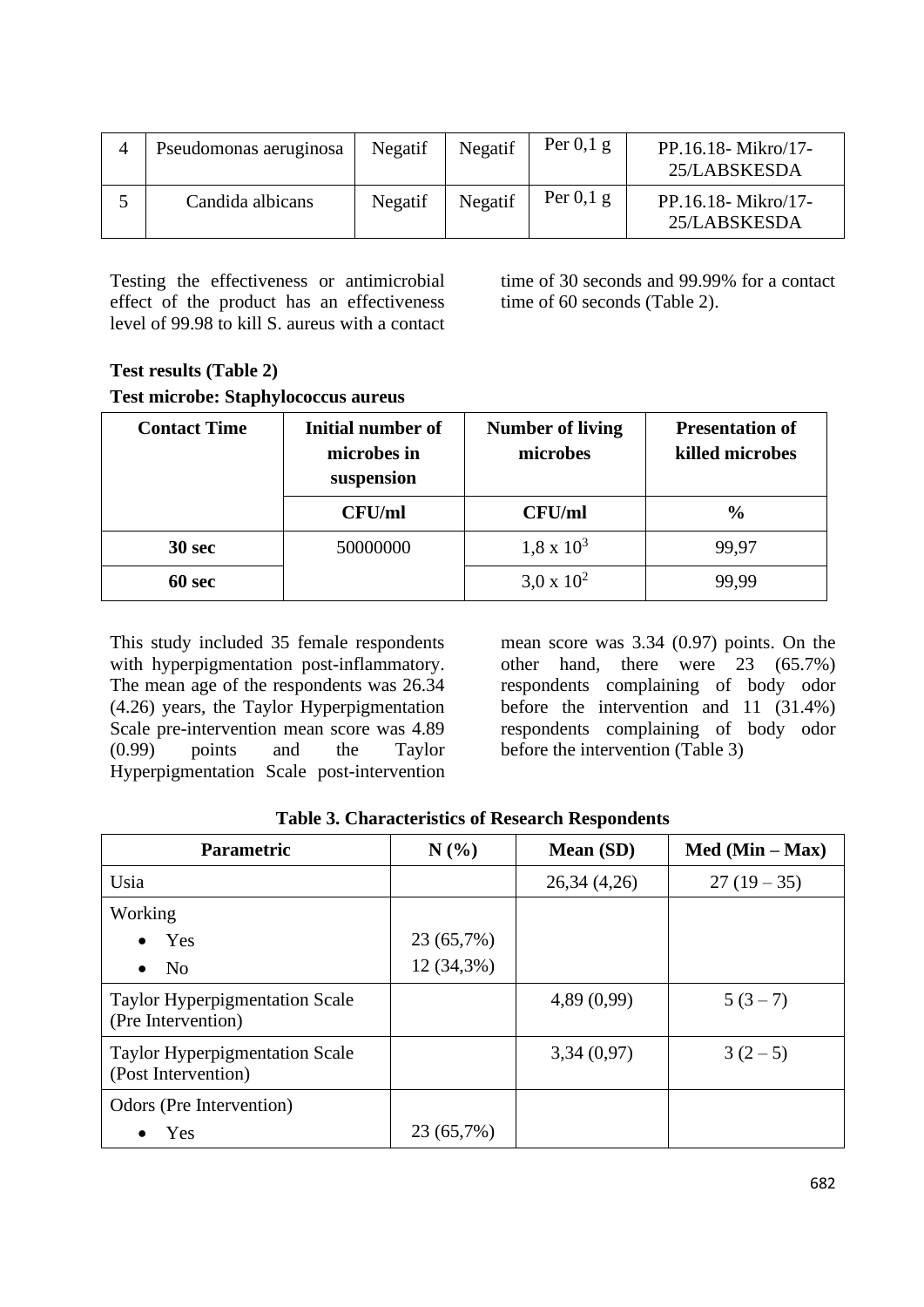| N <sub>0</sub><br>$\bullet$ | $12(34,3\%)$ |  |
|-----------------------------|--------------|--|
| Odors (Post Intervention)   |              |  |
| $\bullet$ Yes               | $11(31,4\%)$ |  |
| No                          | 24 (68,6%)   |  |

The results of the non-parametric bivariate statistical test using the Wilcoxon test (Shapiro Wilk  $< 0.05$ ) showed that there was a significant difference in the Taylor Hyperpigmentation Scale value between before and after the drug formulation (p-

value  $\langle 0.001 \rangle$ . The value of the Taylor Hyperpigmentation Scale before the intervention was  $5(3 - 7)$  points and the value of the Taylor Hyperpigmentation Scale before the intervention was  $3(2 - 5)$ points. (Table 4)

**Table 4. Taylor Hyperpigmentation Scale values before and after intervention**

| <b>Parametric</b>                                            | <b>Mean</b> (SD) | $Med (Min - Max)$ | p-value |
|--------------------------------------------------------------|------------------|-------------------|---------|
| <b>Taylor Hyperpigmentation Scale</b><br>(Pre Intervention)  | 4,89(0,99)       | $5(3-7)$          | < 0.001 |
| <b>Taylor Hyperpigmentation Scale</b><br>(Post Intervention) | 3,34(0,97)       | $3(2-5)$          |         |

\*Statistical analysis using the Wilcoxon test, due to the distribution of data that is not normal according to the Shapiro Wilk test (p-value  $< 0.05$ )

The results of the pre-post intervention bivariate statistical test for qualitative data on body odor before and after the intervention, the results showed that there was a significant change in body odor parameters after using the intervention formulation for the better (p-value 0.008) (Table 5)

|  |  | Table 5. Comparison of armpit odor pre-post intervention |
|--|--|----------------------------------------------------------|
|  |  |                                                          |

| <b>Parametric</b> |                | <b>Odors Post Intervention</b> |        |    |                | <b>Odds Ratio</b> |       |              |        |
|-------------------|----------------|--------------------------------|--------|----|----------------|-------------------|-------|--------------|--------|
|                   |                |                                | Yes    |    | N <sub>0</sub> | <b>OR</b>         |       | CI 95%       | value* |
|                   |                | N                              | $(\%)$ | N  | $(\%)$         |                   | Lower | <b>Upper</b> |        |
| Odors Pre         | Yes            |                                | 34,8   | 15 | 65,2           | 1,60              | 0,335 | 7,639        | 0,008  |
| Intervention      | N <sub>o</sub> | 3                              | 25     | Q  | 75             |                   |       |              |        |

\*Statistical analysis using McNemar test (Pre-Post Qualitative Data)

Assessment of side effects with the use of intervention products showed that there were only 1 (2.86%) respondents who experienced complaints of itching and redness (Table 6).

| <b>Parametric</b> | N(%)       |
|-------------------|------------|
| Itching           | $(2,86\%)$ |

### **Table 6. Side Effects of Use of Interventions**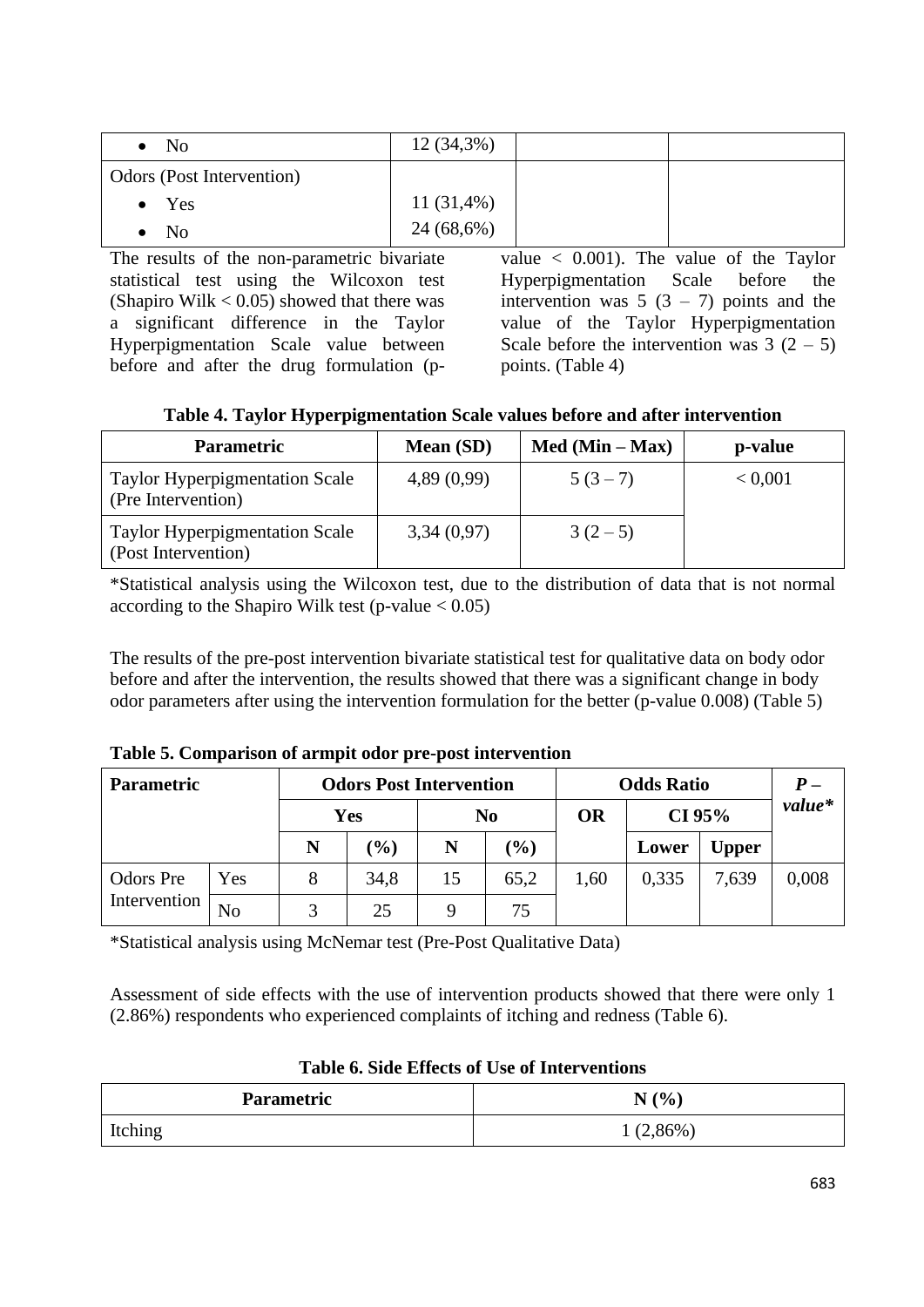| Redness   | $1(2,86\%)$ |
|-----------|-------------|
| Skuama    |             |
| Infection |             |

### **4. DISCUSSION**

### **A. HYPERPIGMENTATION ON FEMALE AXILLARY SKIN**

Underarm skin darkening is a big consumer issue among the female population of South East Asia (Thailand, Indonesia and the Philippines), and numerous deodorant and antiperspirant products occur on the market, in this region, that promise to whiten the axilla. However, while much is known about the consumer experience and attitude towards underarm darkening, little is known about the characteristics distinguishing pale and hyperpigmented skin in the axillae of individuals in the general SE Asian community. Underarm darkening has been linked to postinflammatory hyperpigmentation (PIHP), on the premise that strongly pigmented skin has a larger rise in colour, following inflammatory damage or stimulation, than non-pigmented or weakly pigmented skin. PIHP is defined by the development of dermal melanophages, following hypermelanogenesis or physical injury in the epidermis, with pigment seeping into the dermis and being consumed by macrophages, subsequent to a major inflammatory event. We suggested that axillary darkening is moderate PIHP, defined by increased epidermal melanin, after stimulation or mild irritation of skin. A range of stimulatory stimuli can be implicated, including axillary hair plucking, the most prevalent type of depilation in the area. Other probable contributing variables include the movement, stretch and contraction of pigmented axillary skin, the rubbing of clothing on skin, and physical stimulation from washing and drying the underarm. <sup>4</sup>

#### **B. Host–pathogen interactions**

The majority of study has been done on the interactions between microbes and their hosts, which are responsible for or arise from infectious processes. Microbes and disease have a one-to-one connection in skin, with inflammation being the most immediately apparent sign of infection. Most of what we know about the skin immune system comes from looking at interactions like these, which shows the usefulness of this basic paradigm while also foreshadowing its drawbacks. As we'll see, the majority of microbe–host interactions on the skin are far more modest; for example, traditional pathogens commonly reside asymptomatically on the skin's surface. <sup>13</sup>

Skin infections caused by S. aureus are among the most costly and common health problems in the world. Even though S. aureus colonizes more than 30% of healthy people without symptoms, it can cause a wide range of infections: some are limited to a single hair follicle (furuncle), others involve subcutaneous tissues (cellulitis), and the most serious feature is potentially fatal penetration into any organ in the body, including bone (ostemyelitis), bloodstream (bacterial sepsis), and heart valves (cardiac sepsis) (bacterial endocarditis). Atopic dermatitis and systemic lupus erythematosus, both of which affect the kidneys and the skin, have been related to Staphyloccocus aureus in the past. 14–16

Anti-phagocytic and antikilling surface chemicals, superantigens, and immune evasion proteins all exist in S. aureus, making it a dangerous pathogen with many virulence characteristics. It is believed that S. aureus isolates form biofilms on the skin of people with atopic dermatitis, where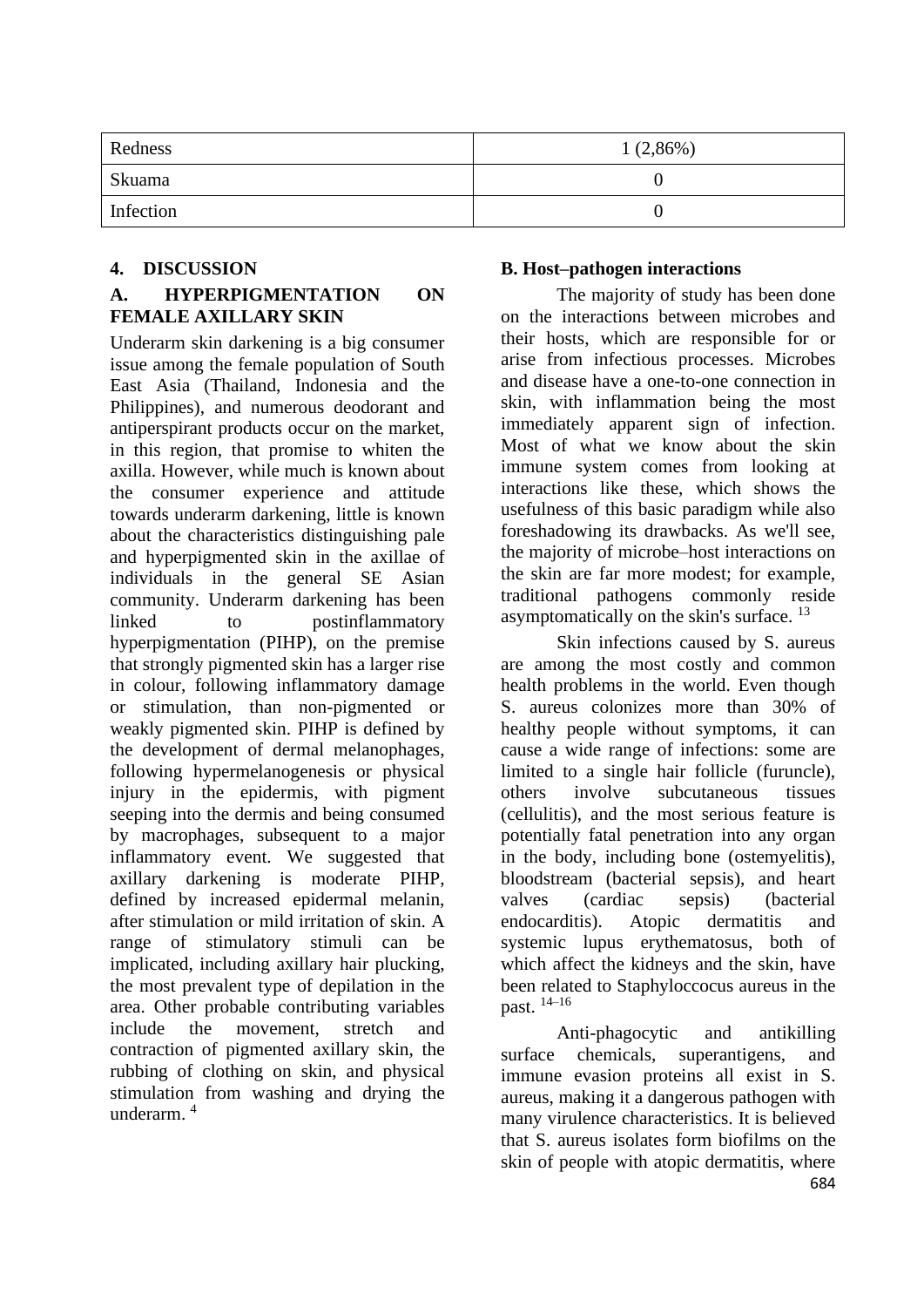they produce proteases that degrade the body's own AMPs such cathelicidin LL-37. The host has evolved systems to keep S. aureus out at all levels of the epidermis and subcutaneous tissue. The innate immune response is aided by adipose tissue under the dermis, which, in addition to a diverse array of AMPs, may play a role. Local preadipocytes proliferate fast after an epidermal barrier breach and subsequent S. aureus infection, expanding the subcutaneous fat layer and increasing AMP cathelicidin production. 13

All S. aureus species share certain virulence and immune evasion characteristics, although strains differ greatly. S. aureus USA300, a methicillinresistant strain that can thrive in the acidic environment of human skin and resist polyamines, for example, has an arginine catabolic mobile element, which may explain why this strain is so common in skin and soft tissue infections. Certain strains of S. aureus have also been linked to more severe atopic dermatitis, according to recent study. These strains are also capable of generating skin inflammation in mice independent of the host's genetic predisposition, the research found. Using genus- or species-level data to characterize microbiome composition, this study revealed that the most popular method fails to identify significant functional differences across strains, which can result from small gene gain or loss events or even variations in gene expression. 15,17

## **C. ODORS AND BACTERIAL**

Affecting the axillary, vaginal, and foot regions, bromhidrosis is a bothersome condition characterized by bad body odor. Sweat glands of all three types have a role in the emergence of this disease, sweating excessively, then breaking down sweat components due to bacterial action results in an unpleasant perspiration smell. The most common kind of bromhidrosis is apocrine,

which develops after puberty rather than eccrine. Many volatile chemicals are produced by the breakdown of the apocrine sweat, including ammonia and short-chain fatty acids, such as the C7 branched and unsaturated acid (E)-3-methyl-2-hexenoic acid (E3M2H). According to legend, it has an overpowering stink. Natsch et al. revealed that commensal Corynebacterum species' N-AGA releases odorous E3M2H and its hydrated counterpart,  $(R)/(S)$ -3hydroxy-3-methylhexanoic acid ((R)/(S)- HMHA), from glutamine conjugates (present in axilla secretions). HMHA has been shown to be the most prevalent kind (which has a rotten, cheesy odor). The (S) isomer of 3-methyl-3-sulfanylhexan-1-ol  $((R)/(S)$ -MSH), which has an oniony, clary sage-like odor, is another particle that causes axillary malodor. Eccrine bromhidrosis has also been related to a variety of other conditions. Garlic or onion consumption, microorganisms breaking down keratin, metabolic issues and hyperhidrosis are examples of these. 8–12

#### **D. EFFECTIVENESS OF THE COMPOSITION IN INHIBITING MICROORGANISMS, ELIMINATING BODY ODOR, AND REDUCE HYPERPIGMENTATION**

Cosmetics for skin cleaning may be classified into four types: water-based, oilbased, solid, and scrub-based. Astringent lotion, for example, is a water-based cleaner. A surfactant must be added to the water to give it a powerful cleaning ability, but the type of surfactant used must be carefully considered because it might result in dry and irritated skin. Oil-based cleansers, such as cleansing creams and cleansing milks, are excellent in removing oil-soluble pollutants and typically have higher cleaning power. After evaporating the solvent, the solid powder that forms from the solid cleansers absorbs dirt and removes it. People who cannot tolerate soap yet are more likely to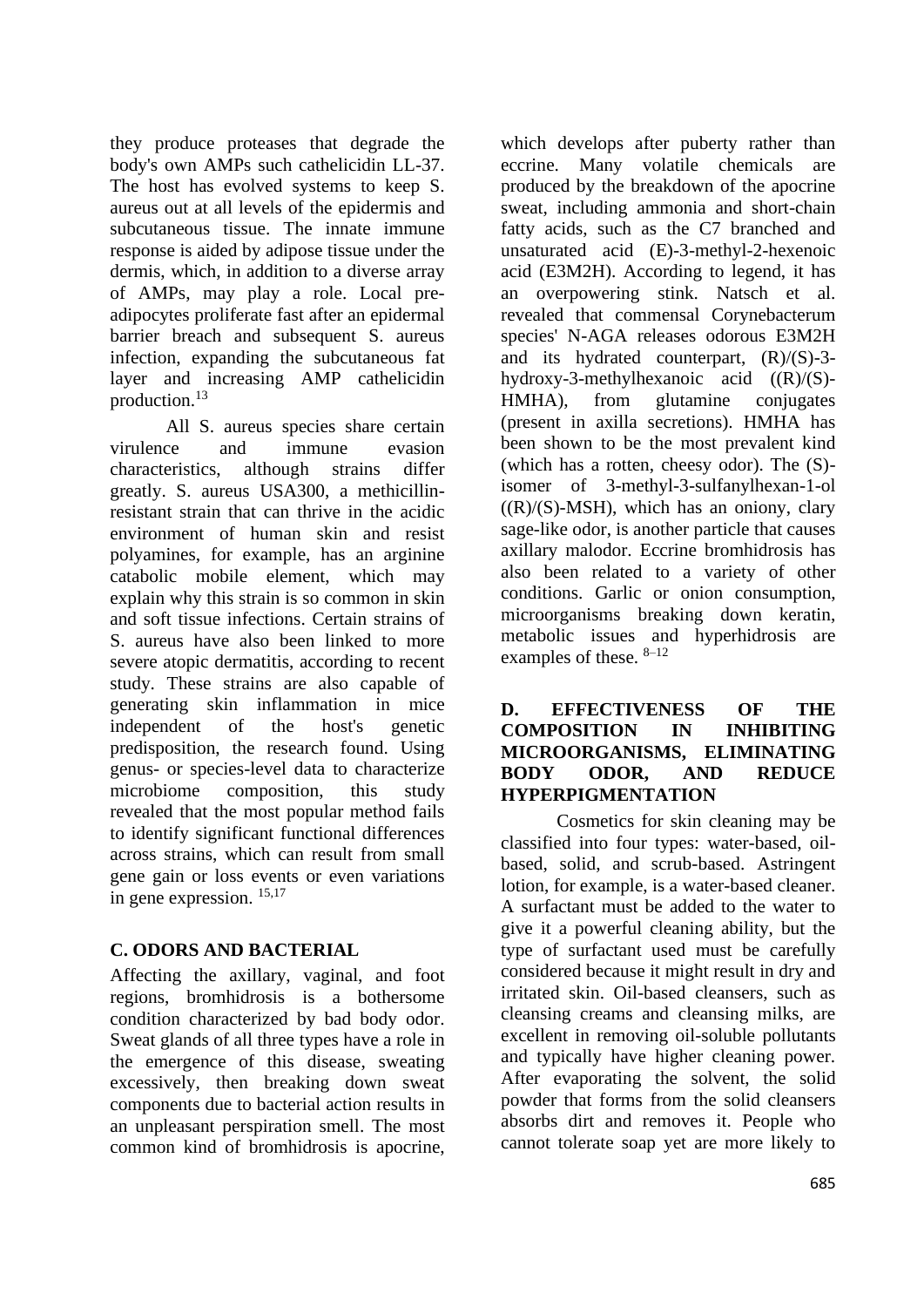develop allergies can benefit from this treatment. When it comes to removing dead skin cells, only scrub cleansers are effective. 18

Cleaning formulas rely heavily on<br>ants as their primary active surfactants as their primary active ingredient. Perfumes, structures, emollients, and humectants are common additions to cleaners. The price of soap is mostly determined by the cost of the fragrance. The structure helps to keep the soap in its solid state. In order to counteract the drying effects of surfactants, emollients are often utilised. To keep the skin moisturized, humectants are used. Pathogenic bacteria can be eliminated by including disinfectants in the cleaning process..<sup>19</sup>

It was first identified as a quasi-drug in Japan in 1962 and as a cosmetic ingredient in 1967 as the photosensitizer 3 heptyl-4-[3-heptyl-4-methyl-2(3H)-

thiazolylidene)methyl]-4-methylthiazolium iodide. Pionin is extensively utilized in antiacne treatments because of its great antibacterial activity and ability to destroy Proprionibacterium acnes. According to one study, compared to a placebo, using soap containing 0.005 percent pionin decreased the frequency of papules and pustules in acne. In cosmetics, Pionin works well even at low doses. 20

Aloe Vera is a plant native to the tropics that has several dermatological applications. As an anti-inflammatory, hydrating, and anti-aging agent, topical Aloe Vera helps heal wounds while also protecting them from the harmful effects of the sun and gamma radiation they get. For the most part, aloe vera cream is used topically to treat burns, eczema, and other skin conditions. 21,22

Glutathione is a tripeptide consisting of cysteine, glycine, and glutamate which functions as an antioxidant. Reduced glutathione (GSH) has a skin whitening effect through tyrosinase inhibition. Based on the study found that topical 2%

glutathione in the form of a lotion given twice a day for 10 weeks whitens the skin significantly. In addition, the skin given this preparation becomes softer and not dry. 23–25

Lavender (Lavandula officinalis) is an herb that is widely used for aromatherapy. Lavender essential oil has anti-inflammatory, analgesic, antibacterial and antifungal effects. Lavender is also thought to be helpful in the management of anxiety and depression. 26–31

The formulation of the cleanser solution was made by mixing pionin 0.08- 0.12%, aloe vera 1.6-3%, glutathione 2.4- 5%, and lavender 0.04-0.06%, then added aquabides as a solvent. up to 100% concentration. The cleaning solution is mixed with tissue sheets measuring 18-54 cm x 16-48 cm which are processed in a machine. The output is body tissue that has been wrapped in a special container. The container states how to use it.

The formulation of this cleanser has an antimicrobial effect so that it can effectively cleanse the skin of diseasecausing germs and prevent the formation of unpleasant body odors. This formulation can also whiten the skin of the armpits, where the armpit area is usually dark in color. By making a cleanser in the form of armpit tissue, it provides added value from the practical side. The present invention is intended for various situations where it is difficult to take a shower such as when traveling, caring for the sick or while working overtime. This invention is expected to provide convenience for cleaning the body, preventing body odor and making the body feel fresh again so as to increase productivity.

# **5. CONCLUSIONS**

The axillary tissue cleansing formulation contains pionin 0.08-0.12%, aloe vera 1.6- 3%, glutathione 2.4-5%, and lavender 0.04- 0.06%, proven to inhibit bacterial growth in the laboratory. On the other hand, clinically,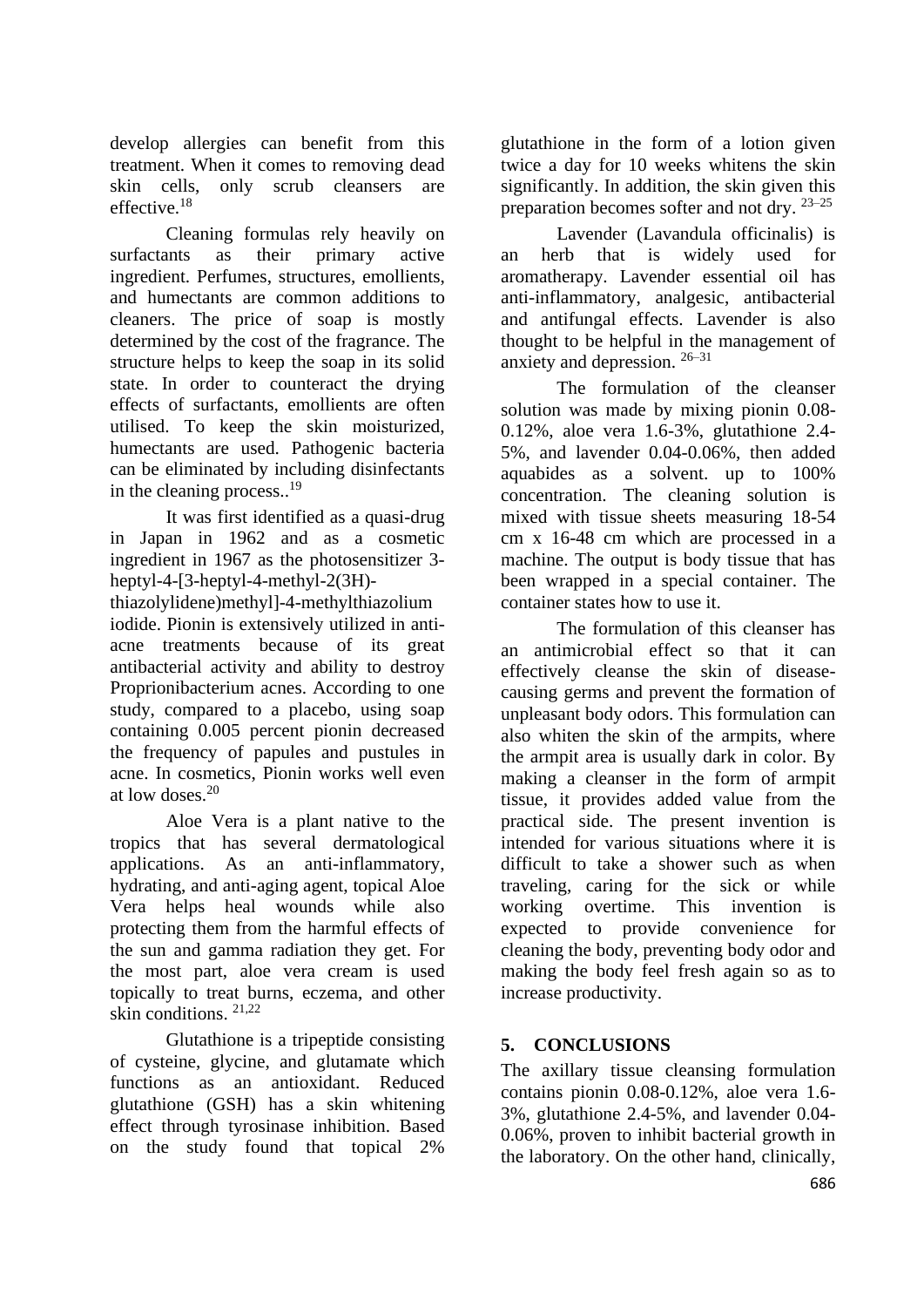the use of this intervention was found to be able to reduce or fade the symptoms of postinflammatory hyperpigmentation and relieve body odor with very minimal side effects.

### **REFERENCE**

- 1. Alexis AF, Sergay AB, Taylor SC. Common dermatologic disorders in skin of color: a comparative practice survey. Cutis [Internet]. 2007 Nov;80(5):387–94. Available from: http://www.ncbi.nlm.nih.gov/pubmed /18189024
- 2. Lamel SA, Rahvar M, Maibach HI. Postinflammatory hyperpigmentation secondary to external insult: an overview of the quantitative analysis of pigmentation. Cutan Ocul Toxicol [Internet]. 2013 Mar 6;32(1):67–71. Available from: http://www.tandfonline.com/doi/full/ 10.3109/15569527.2012.684419
- 3. Callender VD, St.Surin-Lord S, Davis EC, Maclin M. Postinflammatory Hyperpigmentation. Am J Clin Dermatol [Internet]. 2011 Apr;12(2):87–99. Available from: http://link.springer.com/10.2165/1153 6930-000000000-00000
- 4. James AG, Pople JE, Parish WE, Moore AE, Dunbar N. Histological evaluation of hyperpigmentation on female Filipino axillary skin1. Int J Cosmet Sci [Internet]. 2006 Aug;28(4):247–53. Available from: https://onlinelibrary.wiley.com/doi/10 .1111/j.1467-2494.2006.00328.x
- 5. Al-Aboosi M, Abalkhail A, Kasim O, Al-Khatib A, Qarqaz F, Todd D, et al. Friction melanosis: a clinical, histologic, and ultrastructural study in Jordanian patients. Int J Dermatol [Internet]. 2004 Apr;43(4):261–4. Available from: https://onlinelibrary.wiley.com/doi/10 .1111/j.1365-4632.2004.01606.x
- 6. Magaña M, Herrera-Goepfert R. Friction hypermelanosis: Other variants. J Am Acad Dermatol [Internet]. 2002 Sep;47(3):454. Available from: https://linkinghub.elsevier.com/retrie ve/pii/S0190962202700613
- 7. Pincelli C, Magni R, Motolese A. Pigmented contact dermatitis from deodorant. Contact Dermatitis [Internet]. 1993 May; 28(5): 305–6. Available from: https://onlinelibrary.wiley.com/doi/10 .1111/j.1600-0536.1993.tb03447.x
- 8. Semkova K, Gergovska M, Kazandjieva J, Tsankov N. Hyperhidrosis, bromhidrosis, and chromhidrosis: Fold (intertriginous) dermatoses. Clin Dermatol [Internet]. 2015 Jul;33(4):483–91. Available from: https://linkinghub.elsevier.com/retrie ve/pii/S0738081X15000772
- 9. Zeng X-N, Leyden JJ, Brand JG, Spielman AI, McGinley KJ, Preti G. An investigation of human apocrine gland secretion for axillary odor precursors. J Chem Ecol [Internet]. 1992 Jul;18(7):1039–55. Available from: http://link.springer.com/10.1007/BF0 0980061
- 10. Natsch A, Derrer S, Flachsmann F, Schmid J. A Broad Diversity of Volatile Carboxylic Acids, Released by a Bacterial Aminoacylase from Axilla Secretions, as Candidate Molecules for the Determination of Human-Body Odor Type. Chem Biodivers [Internet]. 2006 Jan;3(1):1– 20. Available from: https://onlinelibrary.wiley.com/doi/10 .1002/cbdv.200690015
- 11. Akutsu T. Individual Comparisons of the Levels of (E)-3-Methyl-2- Hexenoic Acid, an Axillary Odor-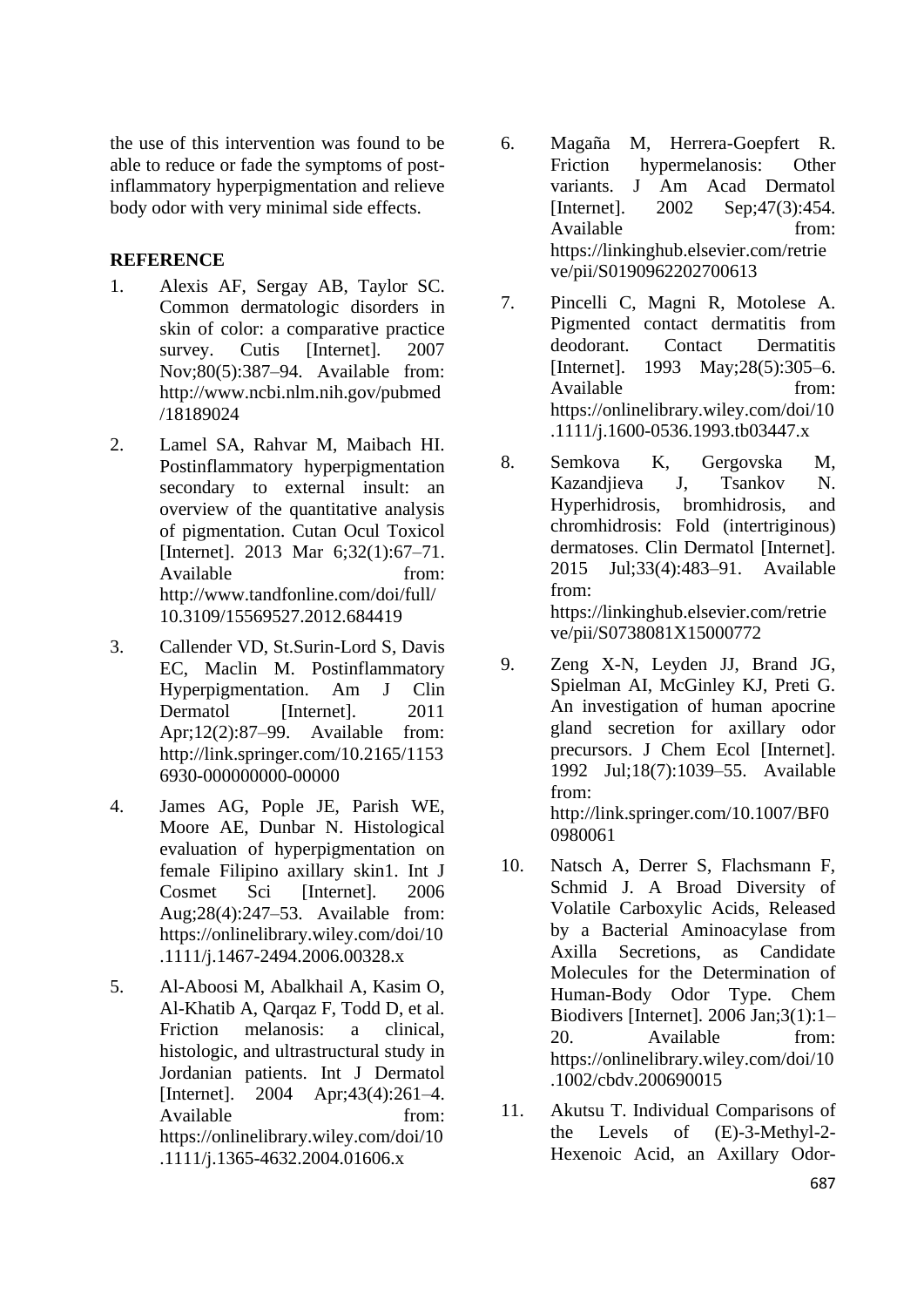Related Compound, in Japanese. Chem Senses [Internet]. 2006 Apr 5;31(6):557–63. Available from: https://academic.oup.com/chemse/arti cle-

lookup/doi/10.1093/chemse/bjj060

12. Troccaz M, Borchard G, Vuilleumier C, Raviot-Derrien S, Niclass Y, Beccucci S, et al. Gender-Specific Differences between the Concentrations of Nonvolatile (R)/(S)-3-Methyl-3-Sulfanylhexan-1- Ol and (R)/(S)-3-Hydroxy-3-Methyl-Hexanoic Acid Odor Precursors in Axillary Secretions. Chem Senses [Internet]. 2008 Dec 16;34(3):203– 10. Available from: https://academic.oup.com/chemse/arti cle-

lookup/doi/10.1093/chemse/bjn076

- 13. Chen YE, Fischbach MA, Belkaid Y. Skin microbiota–host interactions. Nature [Internet]. 2018 Jan 25;553(7689):427–36. Available from: http://www.nature.com/articles/nature 25177
- 14. Totté JEE, van der Feltz WT, Bode LGM, van Belkum A, van Zuuren EJ, Pasmans SGMA. A systematic review and meta-analysis on Staphylococcus aureus carriage in psoriasis, acne and rosacea. Eur J Clin Microbiol Infect Dis [Internet]. 2016 Jul 5;35(7):1069– 77. Available from: http://link.springer.com/10.1007/s100 96-016-2647-3
- 15. Byrd AL, Deming C, Cassidy SKB, Harrison OJ, Ng W-I, Conlan S, et al. Staphylococcus aureus and Staphylococcus epidermidis strain diversity underlying pediatric atopic dermatitis. Sci Transl Med [Internet]. 2017 Jul 5;9(397). Available from: https://www.science.org/doi/10.1126/ scitranslmed.aal4651
- 16. Conti F, Ceccarelli F, Iaiani G, Perricone C, Giordano A, Amori L, et al. Association between Staphylococcus aureus nasal carriage and disease phenotype in patients affected by systemic lupus erythematosus. Arthritis Res Ther [Internet]. 2016 Dec 30;18(1):177. Available from: http://arthritisresearch.biomedcentral.com/articles/1 0.1186/s13075-016-1079-x
- 17. Joshi GS, Spontak JS, Klapper DG, Richardson AR. Arginine catabolic mobile element encoded speG abrogates the unique hypersensitivity of Staphylococcus aureus to exogenous polyamines. Mol Microbiol [Internet]. 2011 Oct;82(1):9–20. Available from: https://onlinelibrary.wiley.com/doi/10 .1111/j.1365-2958.2011.07809.x
- 18. Ahmad A, Ahsan H. Lipid-based formulations in cosmeceuticals and biopharmaceuticals. Biomed Dermatology. 2020;
- 19. Falk NA. Surfactants as Antimicrobials: A Brief Overview of Microbial Interfacial Chemistry and Surfactant Antimicrobial Activity. Journal of Surfactants and Detergents. 2019.
- 20. Mori N, Fujinami Y, Hara H, Oguma K, Nakagawa Y, Hayami M. Possibility of Antiseptic Formula Employing Pionin Combination with 1,2-Pentanediol in the Cosmetic Field. J Soc Cosmet Chem Japan. 2003;
- 21. Lavanya V, Ganapathy D, Visalakshi RM. Aloe vera on skin. Drug Invention Today. 2019.
- 22. Sandhya, Gowri. Effects of Aloe Vera on Skin and on Wound Healing - A Review. Int J Sci Res. 2017;
- 23. Mohan S, Mohan L, Sangal R, Singh